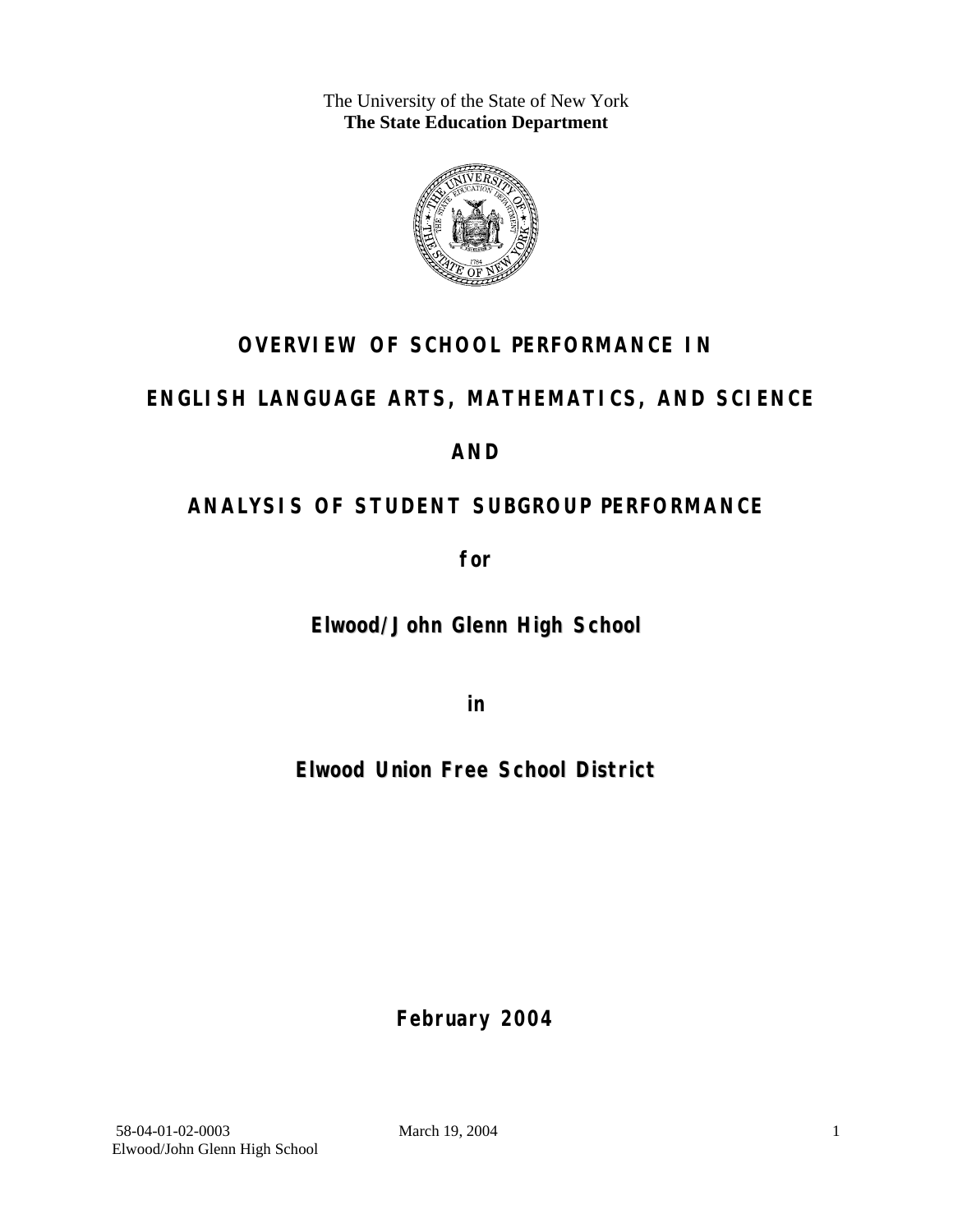### **THE UNIVERSITY OF THE STATE OF NEW YORK**

### **Regents of The University**

| Tonawanda             |
|-----------------------|
| <b>Hollis</b>         |
| Staten Island         |
| New Rochelle          |
| Peru                  |
| Huntington            |
| <b>North Syracuse</b> |
| New York              |
| <b>Belle Harbor</b>   |
| Buffalo               |
| Hartsdale             |
| Albany                |
| <b>Bronx</b>          |
| New York              |
| <b>Binghamton</b>     |
| Rochester             |

#### **President of The University and Commissioner of Education**

RICHARD P. MILLS

**Deputy Commissioner for Elementary, Middle, Secondary and Continuing Education**  JAMES A. KADAMUS

#### **Coordinator, School Operations and Management Services**

CHARLES SZUBERLA

#### **Coordinator, Information and Reporting Services**

MARTHA P. MUSSER

The State Education Department does not discriminate on the basis of age, color, religion, creed, disability, marital status, veteran status, national origin, race, gender, genetic predisposition or carrier status, or sexual orientation in its educational programs, services and activities. Portions of this publication can be made available in a variety of formats, including braille, large print or audio tape, upon request. Inquiries concerning this policy of nondiscrimination should be directed to the Department's Office for Diversity, Ethics, and Access, Room 530, Education Building, Albany, NY 12234. **Requests for additional copies of this publication may be made by contacting the Publications Sales Desk, Room 309, Education Building, Albany, NY 12234.** 

Please address all correspondence about this report that is not related to data corrections to:

*School Report Card Coordinator Information and Reporting Services Team New York State Education Department Room 863 EBA 89 Washington Avenue Albany, NY 12234*  E-mail: *RPTCARD@mail.nysed.gov*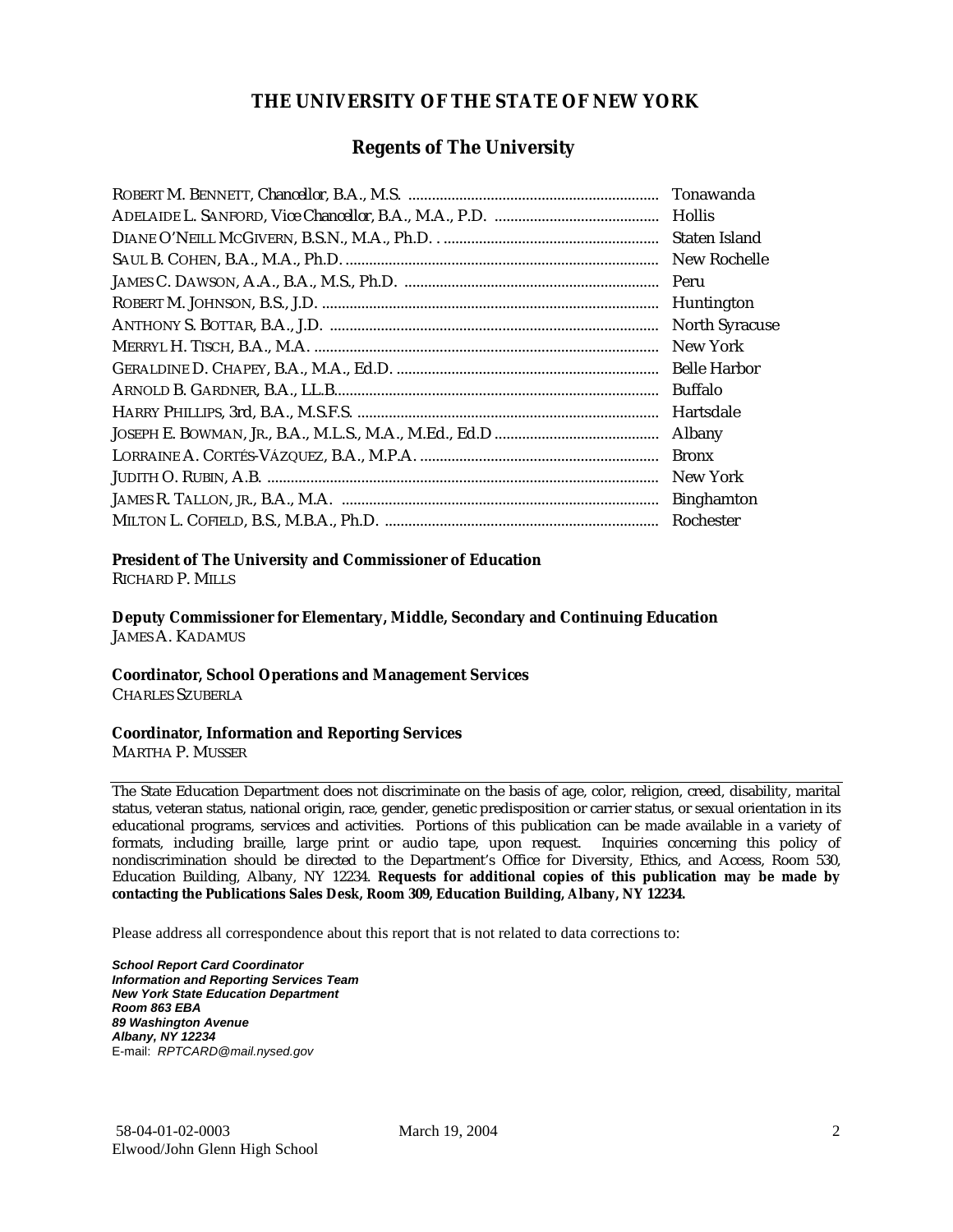The *New York State School Report Card* is an important part of the Board of Regents effort to raise learning standards for all students. It provides information to the public on student performance and other measures of school and district performance. Knowledge gained from the school report card on a school's strengths and weaknesses can be used to improve instruction and services to students.

The *New York State School Report Card* consists of three parts: the *Overview of School Performance in English Language Arts, Mathematics, and Science and Analysis of Student Subgroup Performance,* the *Comprehensive Information Report,* and the *School Accountability Report*. The *Overview and Analysis* presents performance data on measures required by the federal No Child Left Behind Act: English, mathematics, science, and graduation rate. Performance data on other State assessments can be found in the *Comprehensive Information Report*. The *School Accountability Report* provides information as to whether a school is making adequate progress toward enabling all students to achieve proficiency in English and mathematics.

State assessments are designed to help ensure that all students reach high learning standards. They show whether students are getting the foundation knowledge they need to succeed at the elementary, middle, and commencement levels and beyond. The State requires that students who are not making appropriate progress toward the standards receive academic intervention services.

In the *Overview*, performance on the elementary- and middle-level assessments in English language arts and mathematics and on the middle-level science test is reported in terms of mean scores and the percentage of students scoring at each of the four levels. These levels indicate performance on the standards from seriously deficient to advanced proficiency. Performance on the elementary-level science test is reported in terms of mean scores and the percentage of students making appropriate progress. Regents examination scores are reported in four score ranges. Scores of 65 to 100 are passing; scores of 55 to 64 earn credit toward a local diploma (with the approval of the local board of education). Though each elementary- and middle-level assessment is administered to students in a specific grade, secondary-level assessments are taken by students when they complete the coursework for the core curriculum. Therefore, the performance of students at the secondary level is measured for a student cohort rather than a group of students at a particular grade level. Students are grouped in cohorts according to the year in which they first entered grade 9.

The assessment data in the *Overview and Analysis* are for all tested students in the school, including general-education students and students with disabilities. In the *Overview*, each school's performance is compared with that of schools similar in grade level, district resources, and student needs as indicated by income and limited English proficiency (LEP) status. Each district's performance is compared with that of all public schools statewide. In the *Analysis*, performance is disaggregated by race/ethnicity, disability status, gender, LEP status, income level, and migrant status.

Explanations of terms referred to or symbols used in this part of the school report card may be found in the glossary on the last page. Further information on the school report card may be found in the guide, *Understanding Your School Report Card: February 2004*, available on the Information and Reporting Services Web site at www.emsc.nysed.gov/irts.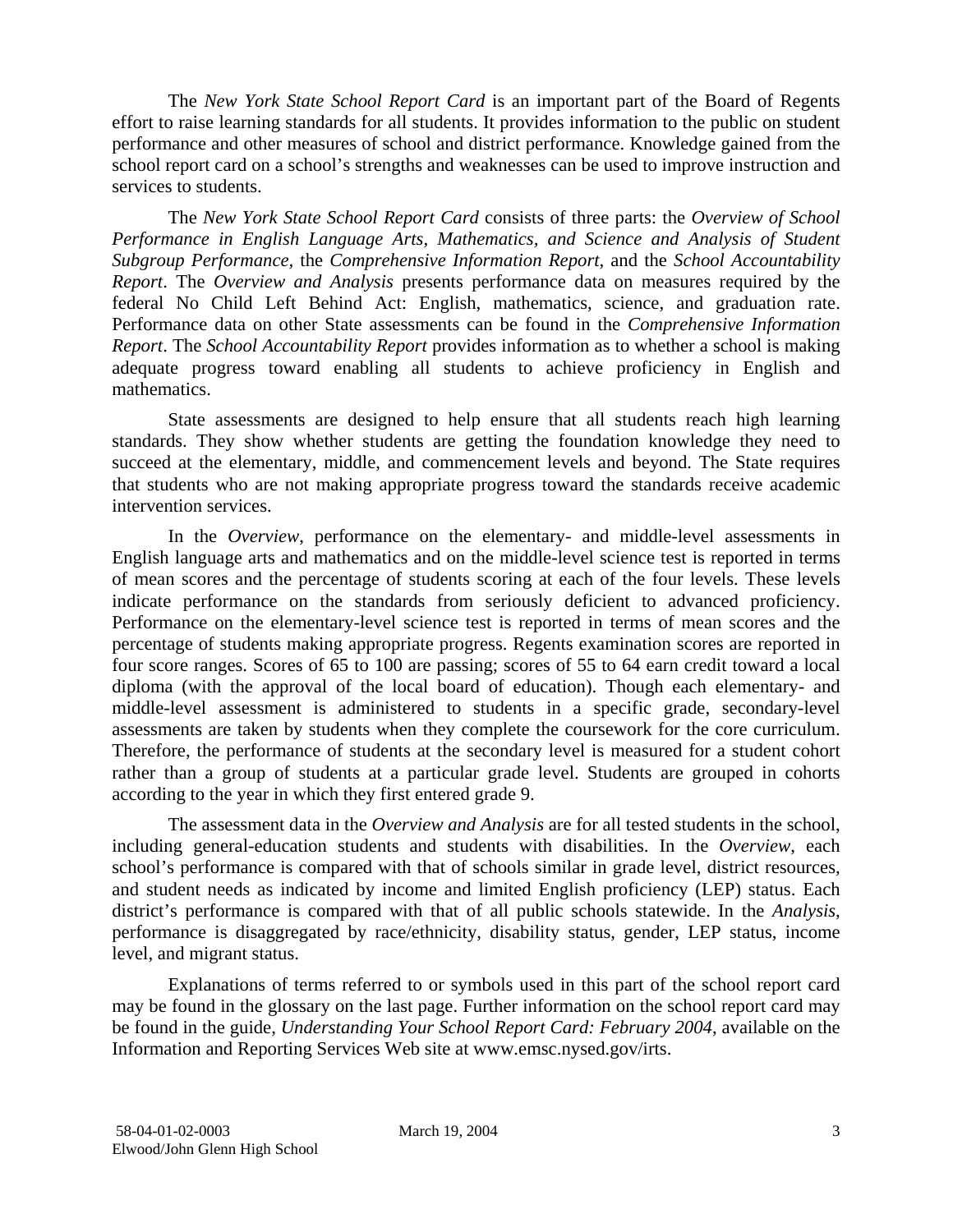# **Overview of School Performance in English Language Arts, Mathematics, and Science**

### **School Profile**

| Principal:<br>John Hogan | Phone:      | (631)266-5410 |                           |
|--------------------------|-------------|---------------|---------------------------|
| <b>Organization</b>      | Grade Range |               | <b>Student Enrollment</b> |
| $2002 - 03$              | $9 - 12$    |               | 629                       |

| 2001–02 School District-wide Total Expenditure per Pupil | \$12,665 |
|----------------------------------------------------------|----------|
|                                                          |          |

### **2002–03 Percentage of Core Classes Taught by Highly Qualified Teachers\***

| <b>Number of Core</b><br><b>Classes</b> | <b>Percent Taught</b><br>by Highly<br>Qualified<br><b>Teachers</b> |
|-----------------------------------------|--------------------------------------------------------------------|
|                                         |                                                                    |
| 167                                     | 99%                                                                |
|                                         |                                                                    |

\*For the 2002-03 school year, SED is reporting that teachers of core classes are highly qualified if they are certified to teach those classes. However, No Child Left Behind (NCLB) imposes requirements beyond certification for some teachers to be considered highly qualified. In future years, when New York State uses the NCLB criteria for reporting, certified teachers must fulfill all NCLB requirements to be counted as highly qualified.

#### **2002–03 Percentage of Teachers with No Valid Teaching Certificate\***

| Number of<br><b>Teachers</b> | <b>Percent with No</b><br><b>Valid Teaching</b><br><b>Certificate</b> |
|------------------------------|-----------------------------------------------------------------------|
|                              | ሰ%                                                                    |

\*This count includes teachers with temporary licenses who do not have a valid permanent, provisional, or transitional teaching certificate.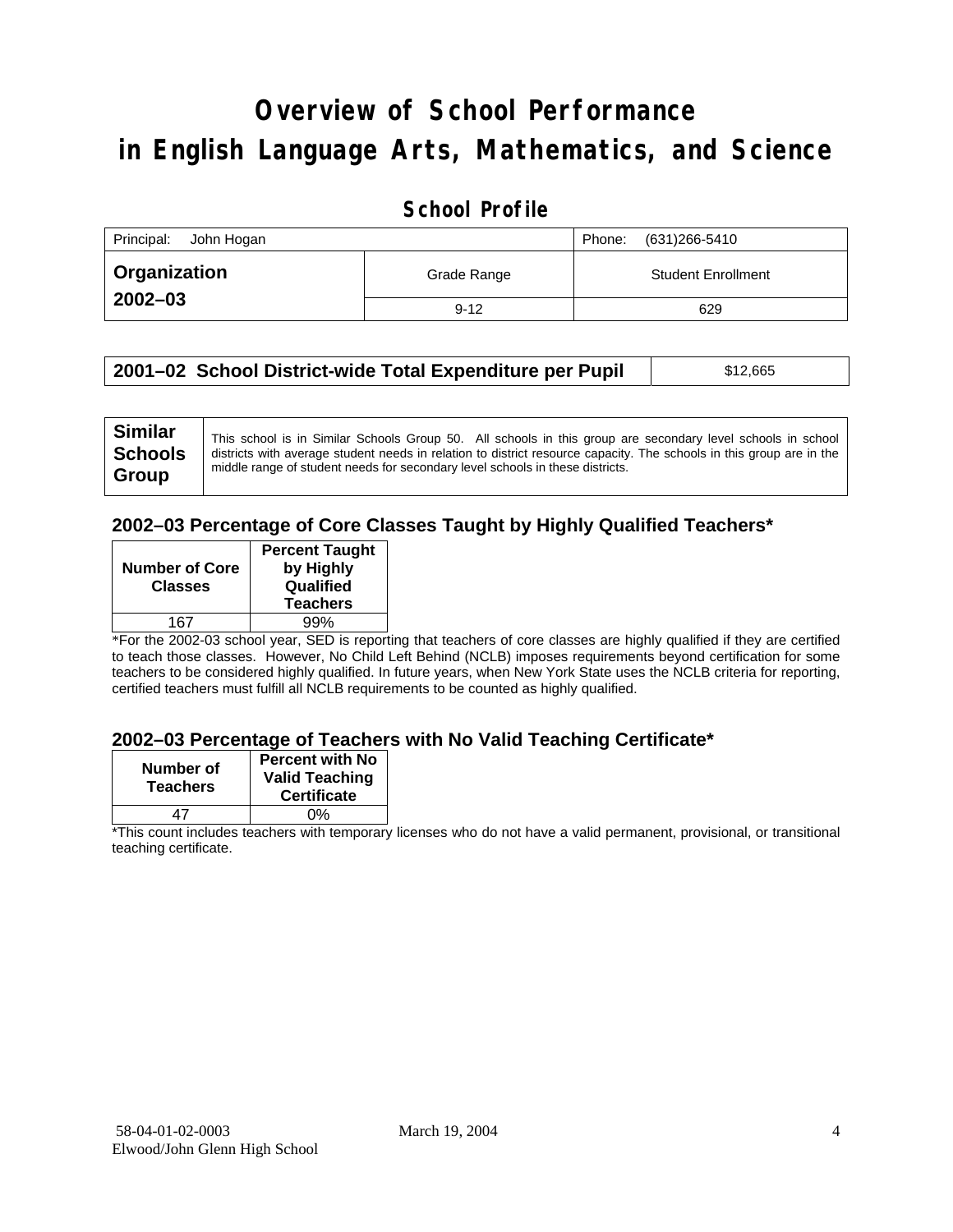### **High School English Achievement after Four Years of Instruction**

The graph and table below present performance of the 1997, 1998, and 1999 cohort members, four years after entering grade 9, in meeting the graduation assessment requirement in English. A score of 65 or above on the Regents comprehensive examination in English is considered passing. Only the highest score of each student is counted, regardless of how many times the student took the examination. In the graph, students passing approved alternatives to this examination are counted as scoring in the 65 to 84 range. RCT results are not included in the graph. In the first table, the numbers of students who met the graduation requirement by passing an approved alternative are listed separately. The second table shows the competency test performance of students with disabilities eligible for the safety net who did not score 55 or above on a Regents examination or approved alternative. Students who score 55 to 64 on the Regents examination in comprehensive English may be given credit towards a local high school diploma if allowed by the district board of education. The data in these tables and chart show the performance of the cohorts as of June  $30<sup>th</sup>$  of the fourth year after first entering grade 9.



| English Graduation Requirement Achievement after Four Years of High School* |                                                                                                                                                                                                                                                                           |  |  |    |    |  |  |  |  |
|-----------------------------------------------------------------------------|---------------------------------------------------------------------------------------------------------------------------------------------------------------------------------------------------------------------------------------------------------------------------|--|--|----|----|--|--|--|--|
|                                                                             | <b>Cohort Members</b><br><b>Highest Score</b><br><b>Highest Score</b><br><b>Highest Score</b><br><b>Highest Score</b><br>Approved<br>Between 55 and 64<br>Between 85 and 100<br>Between 0 and 54<br>Between 65 and 84<br><b>Alternative Credit</b><br><b>All Students</b> |  |  |    |    |  |  |  |  |
| 1997 Cohort                                                                 | 144                                                                                                                                                                                                                                                                       |  |  | 92 | 32 |  |  |  |  |
| 1998 Cohort                                                                 | 128                                                                                                                                                                                                                                                                       |  |  | 49 | 65 |  |  |  |  |
| 1999 Cohort                                                                 | 129                                                                                                                                                                                                                                                                       |  |  |    |    |  |  |  |  |

\*Assessments used to determine counts in this table include the Regents examination in comprehensive English, the component retest in English, and approved alternatives.

| Performance of Students Who Took the Regents<br><b>Competency Tests in Reading and Writing to</b><br>Meet the Graduation Requirement* |                                                |  |  |  |  |  |  |
|---------------------------------------------------------------------------------------------------------------------------------------|------------------------------------------------|--|--|--|--|--|--|
|                                                                                                                                       | <b>Failed RCT in Reading</b><br>and/or Writing |  |  |  |  |  |  |
| 1997 Cohort                                                                                                                           |                                                |  |  |  |  |  |  |
| 1998 Cohort                                                                                                                           |                                                |  |  |  |  |  |  |
| 1999 Cohort                                                                                                                           |                                                |  |  |  |  |  |  |

\*Includes only students eligible for the safety net who did not score 55 or higher on the Regents examination or an approved alternative.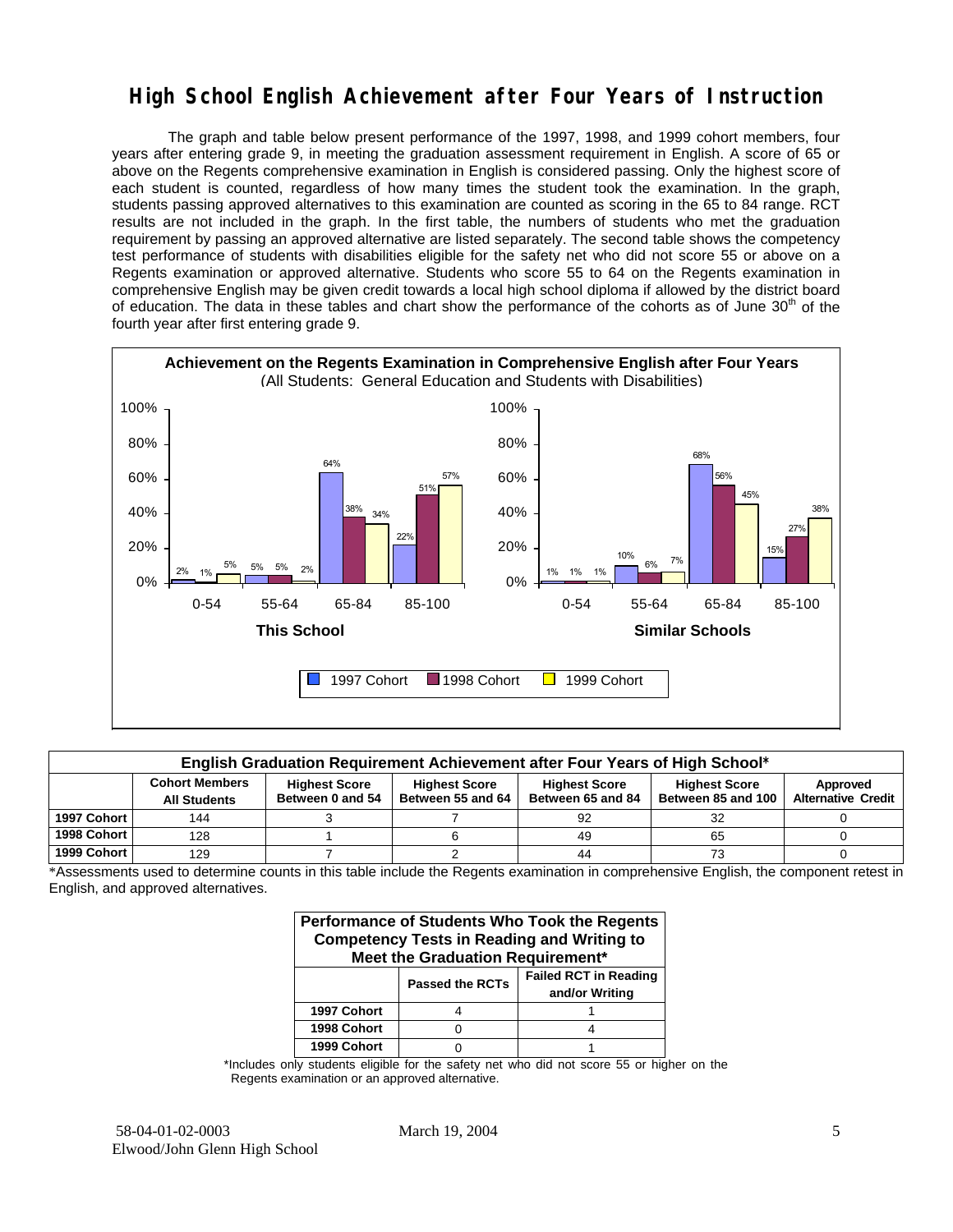## **High School Mathematics Achievement after Four Years of Instruction**

The graph and table below present performance of the 1997, 1998, and 1999 cohort members, four years after entering grade 9, in meeting the graduation assessment requirement in mathematics. A score of 65 or above on a Regents examination in mathematics is considered passing. Only the highest score of each student is counted, regardless of how many times the student took the examination. In the graph, students passing approved alternatives to these examinations are counted as scoring in the 65 to 84 range. RCT results are not included in the graph. In the first table, the numbers of students who met the graduation requirement by passing an approved alternative are listed separately. The second table shows the competency test performance of students with disabilities eligible for the safety net who did not score 55 or above on a Regents examination or approved alternative. Students who score 55 to 64 on a Regents examination in mathematics may be given credit towards a local high school diploma if allowed by the district board of education. The data in these tables and chart show the performance of the cohorts as of June  $30<sup>th</sup>$  of the fourth year after first entering grade 9.



| Mathematics Graduation Requirement Achievement after Four Years of High School* |                                                                                                                                   |                  |                   |                   |                    |                           |  |  |  |
|---------------------------------------------------------------------------------|-----------------------------------------------------------------------------------------------------------------------------------|------------------|-------------------|-------------------|--------------------|---------------------------|--|--|--|
|                                                                                 | <b>Highest Score</b><br><b>Highest Score</b><br><b>Highest Score</b><br>Approved<br><b>Cohort Members</b><br><b>Highest Score</b> |                  |                   |                   |                    |                           |  |  |  |
|                                                                                 | <b>All Students</b>                                                                                                               | Between 0 and 54 | Between 55 and 64 | Between 65 and 84 | Between 85 and 100 | <b>Alternative Credit</b> |  |  |  |
| 1997 Cohort                                                                     | 144                                                                                                                               |                  |                   | 48                |                    |                           |  |  |  |
| 1998 Cohort                                                                     | 128                                                                                                                               |                  |                   | 42                |                    |                           |  |  |  |
| 1999 Cohort                                                                     | 129                                                                                                                               |                  |                   | 39                |                    |                           |  |  |  |

\*Assessments used to determine counts in this table include a Regents examination in mathematics, the component retest in mathematics and approved alternatives.

| Performance of Students Who Took the Regents<br><b>Competency Test in Mathematics to Meet the</b><br><b>Graduation Requirement*</b> |                                                            |  |  |  |  |  |  |
|-------------------------------------------------------------------------------------------------------------------------------------|------------------------------------------------------------|--|--|--|--|--|--|
|                                                                                                                                     | <b>Failed at Least</b><br><b>Passed the RCT</b><br>One RCT |  |  |  |  |  |  |
| 1997 Cohort                                                                                                                         |                                                            |  |  |  |  |  |  |
| 1998 Cohort                                                                                                                         |                                                            |  |  |  |  |  |  |
| 1999 Cohort                                                                                                                         |                                                            |  |  |  |  |  |  |

\*Includes only students eligible for the safety net who did not score 55 or higher on the Regents examination or an approved alternative.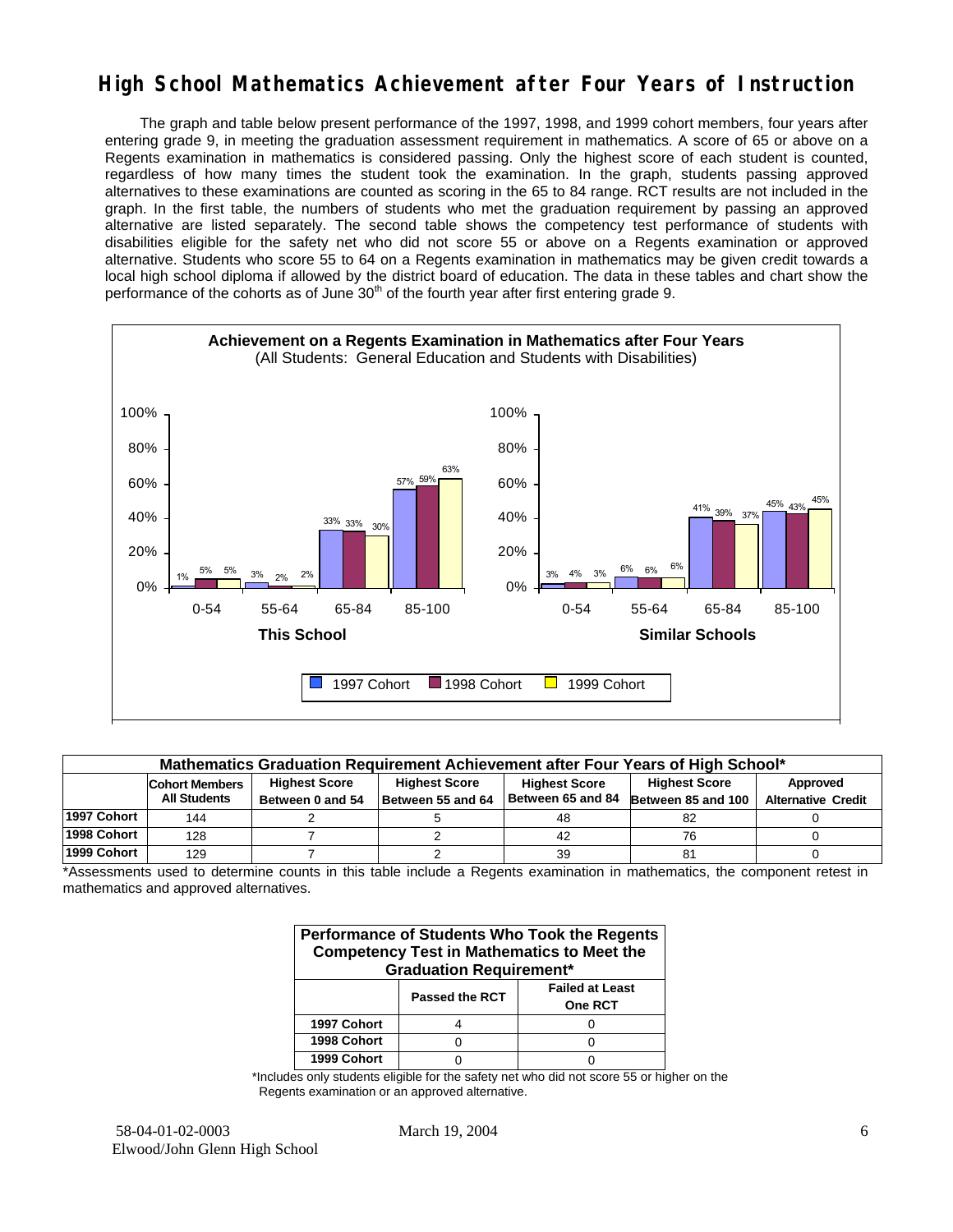## **Cohort Graduation Rates**

 Students were counted as graduates if they earned a local diploma with or without a Regents endorsement by August 31<sup>st</sup> of the fourth year after first entering grade 9. The graduation-rate cohort includes students who transferred to general education development (GED) programs. These students were not counted in the 1998 school accountability cohort for English and mathematics.



| <b>Cohort Graduation Rates</b> |                                  |                                |                                                                    |                            |  |  |
|--------------------------------|----------------------------------|--------------------------------|--------------------------------------------------------------------|----------------------------|--|--|
|                                | <b>Cohort</b><br>Members*<br>(a) | <b>Transfers to GED</b><br>(b) | <b>Graduation Rate</b><br><b>Cohort</b><br><b>Members</b><br>(a+b) | <b>Number</b><br>Graduated |  |  |
| 1998 Cohort                    | 130                              |                                | 132                                                                | 124                        |  |  |

\*Count as of August 31<sup>st</sup> of the fourth year after first entering grade 9.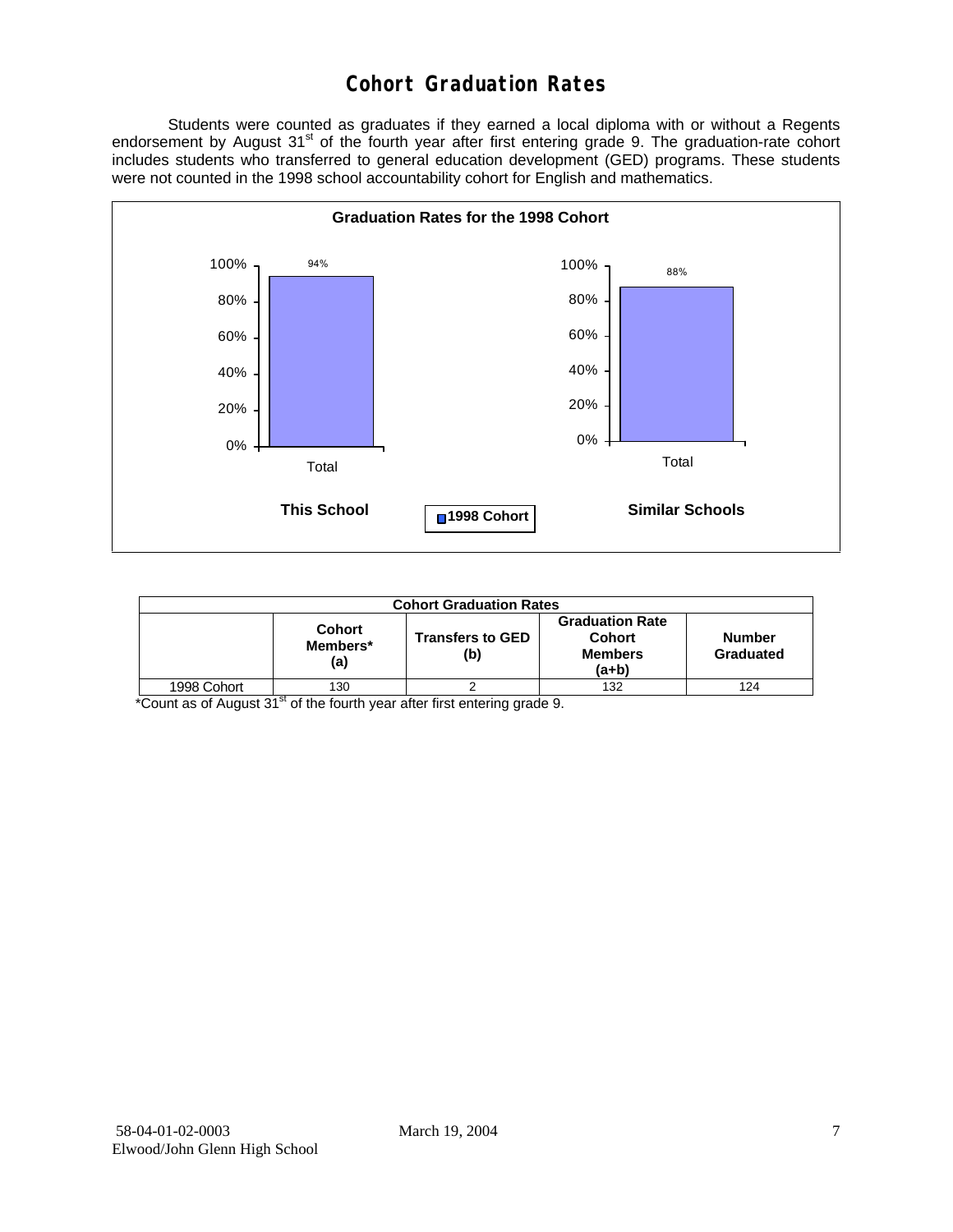# **Analysis of Student Subgroup Performance**

Historically, on State assessments the average performance of Black, Hispanic, and Native American students has been lower than that of White and Asian students. Similarly, students from lowincome families have not performed as well as those from higher income families. A high priority of the Board of Regents is to eliminate these gaps in student performance. In addition, Title I of the federal Elementary and Secondary Education Act includes explicit requirements "to ensure that students served by Title I are given the same opportunity to achieve to high standards and are held to the same high expectations as all students in each State."

This section of the school report card provides performance data for two years by racial/ethnic group, disability status, gender, English proficiency status, income level, and migrant status. The purpose of the student subgroup analyses is to determine if students who perform below the standards in any school tend to fall into particular groups, such as minority students, limited English proficient students, or economically disadvantaged students. If these analyses provide evidence that students in one of the groups achieve at a lower level than other students, the school and community should examine the reasons for this lower performance and make necessary changes in curriculum, instruction, and student support services to remedy these performance gaps. If your school did not report data for the 2002-03 school year for a subject and grade, a table showing data for subgroups in that subject and grade will not be included in the *Analysis*.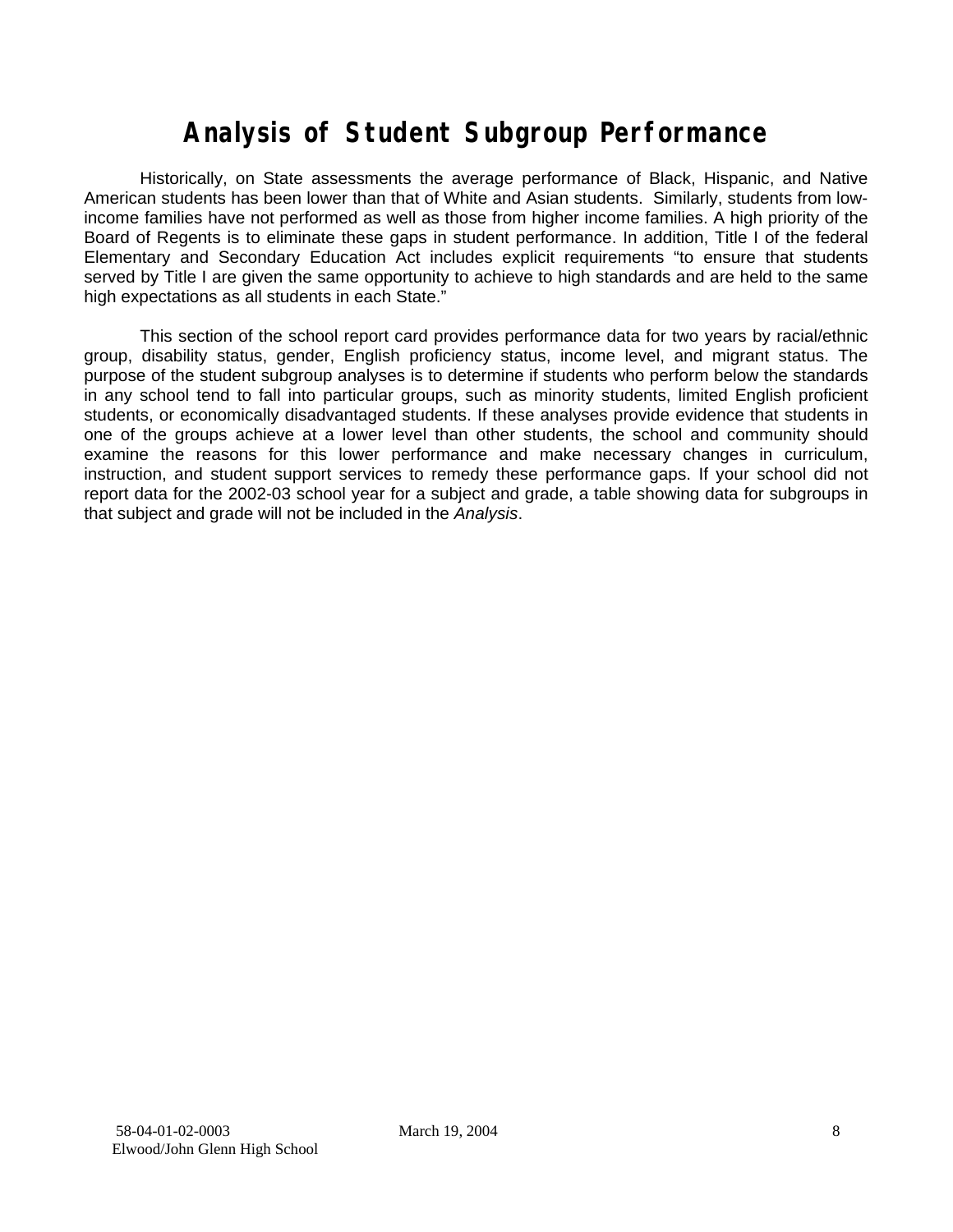### **1998 and 1999 High School Cohorts**

General-education students who first entered ninth grade in 1998 or 1999 must score 55 or higher on Regents English and mathematics examinations to graduate. During the phase-in of the Regents examination graduation requirements, all students (with district board of education approval) may qualify for a local diploma by earning a score of 55–64 on the required Regents examinations; a score of 65 or higher is required for a Regents diploma. Students with disabilities and certain students with a Section 504 Accomodation Plan may qualify for a local diploma by passing Regents competency tests. The data in these tables show the performance of the cohorts as of June 30<sup>th</sup> of the fourth year after first entering grade 9.

#### **Performance on the English Assessment Requirement for Graduation**

|                                              | 1998 Cohort     |                                      |                 |                | 1999 Cohort       |                          |                  |                                  |                |                  |
|----------------------------------------------|-----------------|--------------------------------------|-----------------|----------------|-------------------|--------------------------|------------------|----------------------------------|----------------|------------------|
|                                              |                 | <b>Count of Students</b><br>by Score |                 | <b>Percent</b> |                   | <b>Count of Students</b> |                  | <b>Percent</b><br><b>Meeting</b> |                |                  |
|                                              |                 |                                      |                 | <b>Meeting</b> | <b>Students</b>   | by Score                 |                  |                                  |                |                  |
| <b>Student Subgroup</b>                      | <b>Students</b> | <b>Regents</b>                       | Gradu-<br>Pass- | in             | <b>Regents</b>    |                          | Pass-            | Gradua-                          |                |                  |
|                                              | in Cohort       | $55 -$                               | $65-$           | ed             | ation<br>Require- | <b>Cohort</b>            | $55 -$           | $65 -$                           | ed             | tion<br>Require- |
|                                              |                 | 64                                   | 100             | <b>RCTs</b>    | ment              |                          | 64               | 100                              | <b>RCTs</b>    | ment             |
| <b>Results by Race/Ethnicity</b>             |                 |                                      |                 |                |                   |                          |                  |                                  |                |                  |
| American Indian/Alaskan Native               | 0               | 0                                    | $\mathbf 0$     | $\mathbf 0$    | 0%                | 0                        | 0                | 0                                | $\mathbf 0$    | $0\%$            |
| <b>Black</b>                                 | 23              | $\overline{4}$                       | 16              | $\Omega$       | 87%               | 15                       | $\mathbf{1}$     | 11                               | $\overline{0}$ | 80%              |
| Hispanic                                     | 3               | s                                    | s               | s              | s                 | 5                        | $\mathbf{1}$     | 3                                | 0              | 80%              |
| Asian or Pacific Islander                    | 15              | s                                    | s               | s              | s                 | 10                       | $\overline{0}$   | 9                                | $\overline{0}$ | 90%              |
| White                                        | 87              | 0                                    | 84              | 0              | 97%               | 99                       | $\mathsf 0$      | 94                               | 0              | 95%              |
| Total                                        | 128             | 6                                    | 114             | $\mathbf 0$    | 94%               | 129                      | $\overline{c}$   | 117                              | $\mathbf 0$    | 92%              |
| Small Group Totals (s)                       | 18              | $\overline{2}$                       | 14              | $\Omega$       | 89%               | 0                        | 0                | 0                                | $\Omega$       | 0%               |
| <b>Results by Disability Status</b>          |                 |                                      |                 |                |                   |                          |                  |                                  |                |                  |
| General-education students                   | 119             | 5                                    | 112             | 0              | 98%               | 111                      | $\overline{2}$   | 106                              | 0              | 97%              |
| Students with disabilities                   | 9               | $\mathbf{1}$                         | $\overline{2}$  | 0              | 33%               | 18                       | 0                | 11                               | 0              | 61%              |
| Total                                        | 128             | 6                                    | 114             | $\mathbf 0$    | 94%               | 129                      | $\overline{2}$   | 117                              | 0              | 92%              |
| <b>Results by Gender</b>                     |                 |                                      |                 |                |                   |                          |                  |                                  |                |                  |
| Female                                       | 62              | 3                                    | 54              | $\Omega$       | 92%               | 61                       | $\overline{2}$   | 56                               | $\Omega$       | 95%              |
| Male                                         | 66              | 3                                    | 60              | $\Omega$       | 95%               | 68                       | 0                | 61                               | $\mathbf 0$    | 90%              |
| Total                                        | 128             | 6                                    | 114             | $\mathbf 0$    | 94%               | 129                      | $\overline{2}$   | 117                              | 0              | 92%              |
| <b>Results by English Proficiency Status</b> |                 |                                      |                 |                |                   |                          |                  |                                  |                |                  |
| English proficient                           | 128             | 6                                    | 114             | $\mathbf 0$    | 94%               | 129                      | 2                | 117                              | $\mathbf 0$    | 92%              |
| Limited English proficient                   | 0               | 0                                    | 0               | 0              | 0%                | 0                        | $\mathbf 0$      | 0                                | 0              | 0%               |
| Total                                        | 128             | 6                                    | 114             | $\Omega$       | 94%               | 129                      | $\overline{2}$   | 117                              | 0              | 92%              |
| <b>Results by Income Level</b>               |                 |                                      |                 |                |                   |                          |                  |                                  |                |                  |
| Economically disadvantaged                   | 0               | 0                                    | 0               | $\mathbf 0$    | 0%                | 0                        | 0                | 0                                | 0              | 0%               |
| Not disadvantaged                            | 128             | 6                                    | 114             | $\mathbf 0$    | 94%               | 129                      | $\overline{c}$   | 117                              | 0              | 92%              |
| Total                                        | 128             | 6                                    | 114             | $\Omega$       | 94%               | 129                      | $\overline{2}$   | 117                              | $\Omega$       | 92%              |
| <b>Results by Migrant Status</b>             |                 |                                      |                 |                |                   |                          |                  |                                  |                |                  |
| Migrant family                               | $\mathbf 0$     | 0                                    | 0               | $\mathbf 0$    | 0%                | 0                        | 0                | 0                                | $\mathbf 0$    | 0%               |
| Not migrant family                           | 128             | 6                                    | 114             | $\mathbf 0$    | 94%               | 129                      | $\boldsymbol{2}$ | 117                              | $\mathbf 0$    | 92%              |
| Total                                        | 128             | 6                                    | 114             | $\Omega$       | 94%               | 129                      | $\overline{2}$   | 117                              | $\Omega$       | 92%              |

### **after Four Years of High School**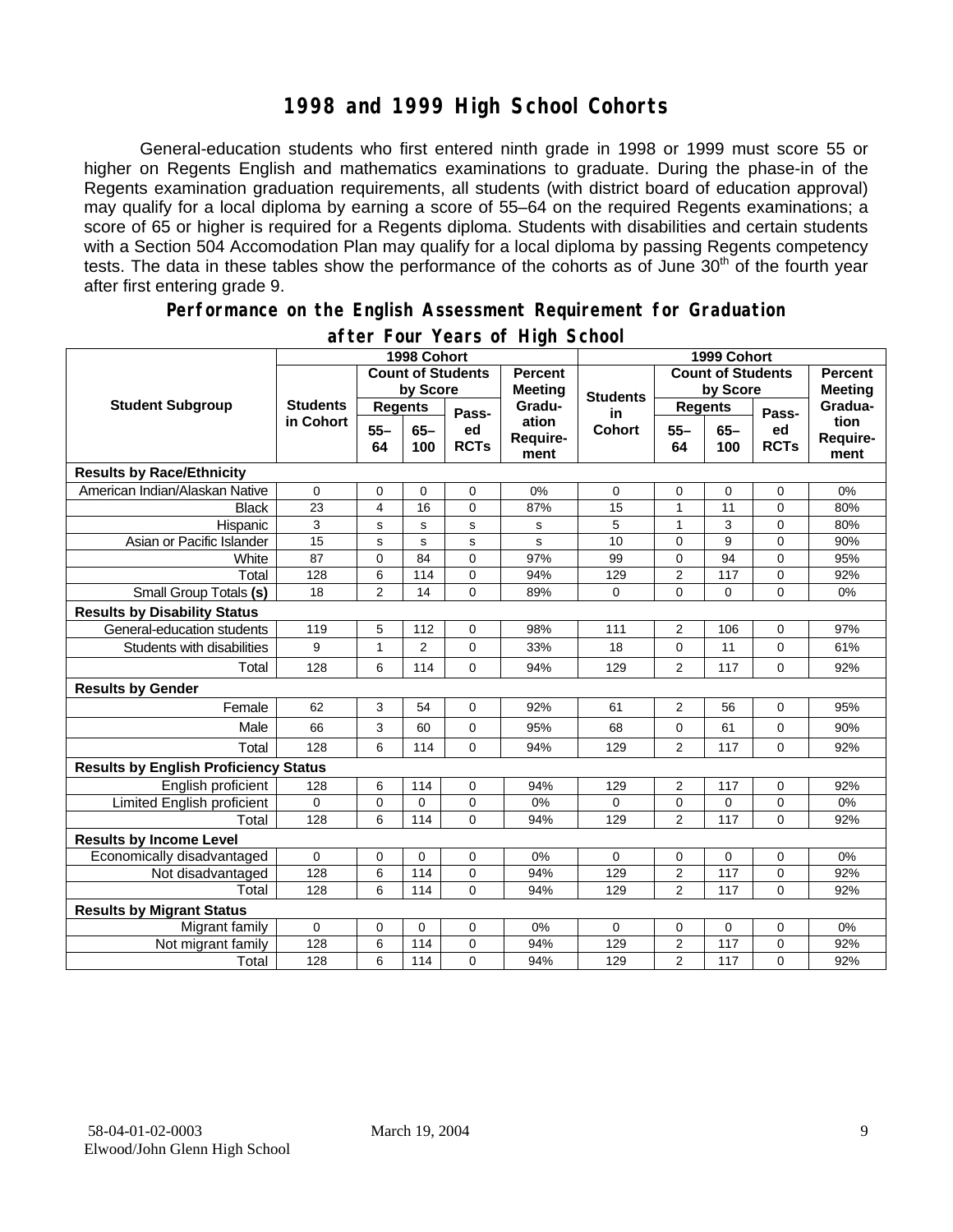### **Performance on the Mathematics Assessment Requirement for Graduation after Four Years of High School**

|                                              | 31 aaaacion aftor Foar<br>rears or right concor<br>1998 Cohort |                          |                |             |                | 1999 Cohort           |                          |                         |                |                                  |  |  |
|----------------------------------------------|----------------------------------------------------------------|--------------------------|----------------|-------------|----------------|-----------------------|--------------------------|-------------------------|----------------|----------------------------------|--|--|
|                                              |                                                                | <b>Count of Students</b> |                |             | Percent        |                       | <b>Count of Students</b> |                         |                | <b>Percent</b><br><b>Meeting</b> |  |  |
| <b>Student Subgroup</b>                      | <b>Students</b><br>in<br><b>Cohort</b>                         | by Score                 |                |             | <b>Meeting</b> |                       | by Score                 |                         |                |                                  |  |  |
|                                              |                                                                | <b>Regents</b>           |                | Pass-       | Gradu-         | <b>Students</b><br>in | <b>Regents</b>           |                         | Pass-          | Gradua-                          |  |  |
|                                              |                                                                | $55 -$                   | $65 -$         | ed          | ation          | <b>Cohort</b>         | $55 -$                   | $65-$                   | ed             | tion                             |  |  |
|                                              |                                                                | 64                       | 100            | <b>RCTs</b> | Require-       |                       | 64                       | 100                     | <b>RCTs</b>    | Require-                         |  |  |
|                                              |                                                                |                          |                |             | ment           |                       |                          |                         |                | ment                             |  |  |
| <b>Results by Race/Ethnicity</b>             |                                                                |                          |                |             |                |                       |                          |                         |                |                                  |  |  |
| American Indian/Alaskan Native               | $\Omega$                                                       | $\mathbf 0$              | $\mathbf 0$    | $\Omega$    | 0%             | $\Omega$              | 0                        | $\mathbf 0$             | $\Omega$       | 0%                               |  |  |
| <b>Black</b>                                 | 23                                                             | $\overline{c}$           | 17             | $\Omega$    | 83%            | 15                    | $\Omega$                 | 11                      | $\overline{0}$ | 73%                              |  |  |
| Hispanic                                     | 3                                                              | s                        | s              | s           | s              | 5                     | $\mathbf 0$              | $\overline{\mathbf{4}}$ | 0              | 80%                              |  |  |
| Asian or Pacific Islander                    | 15                                                             | s                        | s              | $\sf s$     | s              | 10                    | $\mathbf 0$              | 10                      | $\mathbf 0$    | 100%                             |  |  |
| White                                        | $\overline{87}$                                                | $\mathbf 0$              | 84             | $\Omega$    | 97%            | 99                    | $\overline{2}$           | 95                      | 0              | 98%                              |  |  |
| Total                                        | 128                                                            | $\overline{2}$           | 118            | 0           | 94%            | 129                   | 2                        | 120                     | 0              | 95%                              |  |  |
| <b>Small Group Totals (s)</b>                | 18                                                             | $\Omega$                 | 17             | $\Omega$    | 94%            | $\Omega$              | $\Omega$                 | $\Omega$                | $\Omega$       | 0%                               |  |  |
| <b>Results by Disability Status</b>          |                                                                |                          |                |             |                |                       |                          |                         |                |                                  |  |  |
| General-education students                   | 119                                                            | $\overline{2}$           | 116            | 0           | 99%            | 111                   | 1                        | 107                     | 0              | 97%                              |  |  |
| Students with disabilities                   | 9                                                              | $\mathbf 0$              | $\overline{2}$ | $\mathbf 0$ | 22%            | 18                    | $\mathbf{1}$             | 13                      | 0              | 78%                              |  |  |
| Total                                        | 128                                                            | 2                        | 118            | $\Omega$    | 94%            | 129                   | 2                        | 120                     | 0              | 95%                              |  |  |
| <b>Results by Gender</b>                     |                                                                |                          |                |             |                |                       |                          |                         |                |                                  |  |  |
| Female                                       | 62                                                             | 1                        | 56             | $\mathbf 0$ | 92%            | 61                    | $\mathbf 0$              | 58                      | $\mathbf 0$    | 95%                              |  |  |
| Male                                         | 66                                                             | 1                        | 62             | $\mathbf 0$ | 95%            | 68                    | $\overline{2}$           | 62                      | $\mathbf 0$    | 94%                              |  |  |
| Total                                        | 128                                                            | 2                        | 118            | $\Omega$    | 94%            | 129                   | $\overline{2}$           | 120                     | 0              | 95%                              |  |  |
| <b>Results by English Proficiency Status</b> |                                                                |                          |                |             |                |                       |                          |                         |                |                                  |  |  |
| English proficient                           | 128                                                            | $\overline{2}$           | 118            | $\Omega$    | 94%            | 129                   | $\overline{2}$           | 120                     | $\mathbf 0$    | 95%                              |  |  |
| Limited English proficient                   | 0                                                              | $\mathbf 0$              | $\Omega$       | 0           | 0%             | 0                     | $\mathbf 0$              | $\mathbf 0$             | 0              | 0%                               |  |  |
| Total                                        | 128                                                            | $\overline{2}$           | 118            | $\Omega$    | 94%            | 129                   | $\overline{2}$           | 120                     | 0              | 95%                              |  |  |
| <b>Results by Income Level</b>               |                                                                |                          |                |             |                |                       |                          |                         |                |                                  |  |  |
| Economically disadvantaged                   | 0                                                              | 0                        | 0              | 0           | 0%             | 0                     | 0                        | 0                       | 0              | 0%                               |  |  |
| Not disadvantaged                            | 128                                                            | 2                        | 118            | 0           | 94%            | 129                   | 2                        | 120                     | 0              | 95%                              |  |  |
| Total                                        | 128                                                            | 2                        | 118            | $\Omega$    | 94%            | 129                   | $\overline{2}$           | 120                     | $\Omega$       | 95%                              |  |  |
| <b>Results by Migrant Status</b>             |                                                                |                          |                |             |                |                       |                          |                         |                |                                  |  |  |
| Migrant family                               | $\mathbf 0$                                                    | 0                        | 0              | 0           | 0%             | 0                     | 0                        | $\mathbf 0$             | 0              | 0%                               |  |  |
| Not migrant family                           | 128                                                            | 2                        | 118            | 0           | 94%            | 129                   | 2                        | 120                     | 0              | 95%                              |  |  |
| Total                                        | 128                                                            | $\overline{2}$           | 118            | 0           | 94%            | 129                   | $\overline{2}$           | 120                     | 0              | 95%                              |  |  |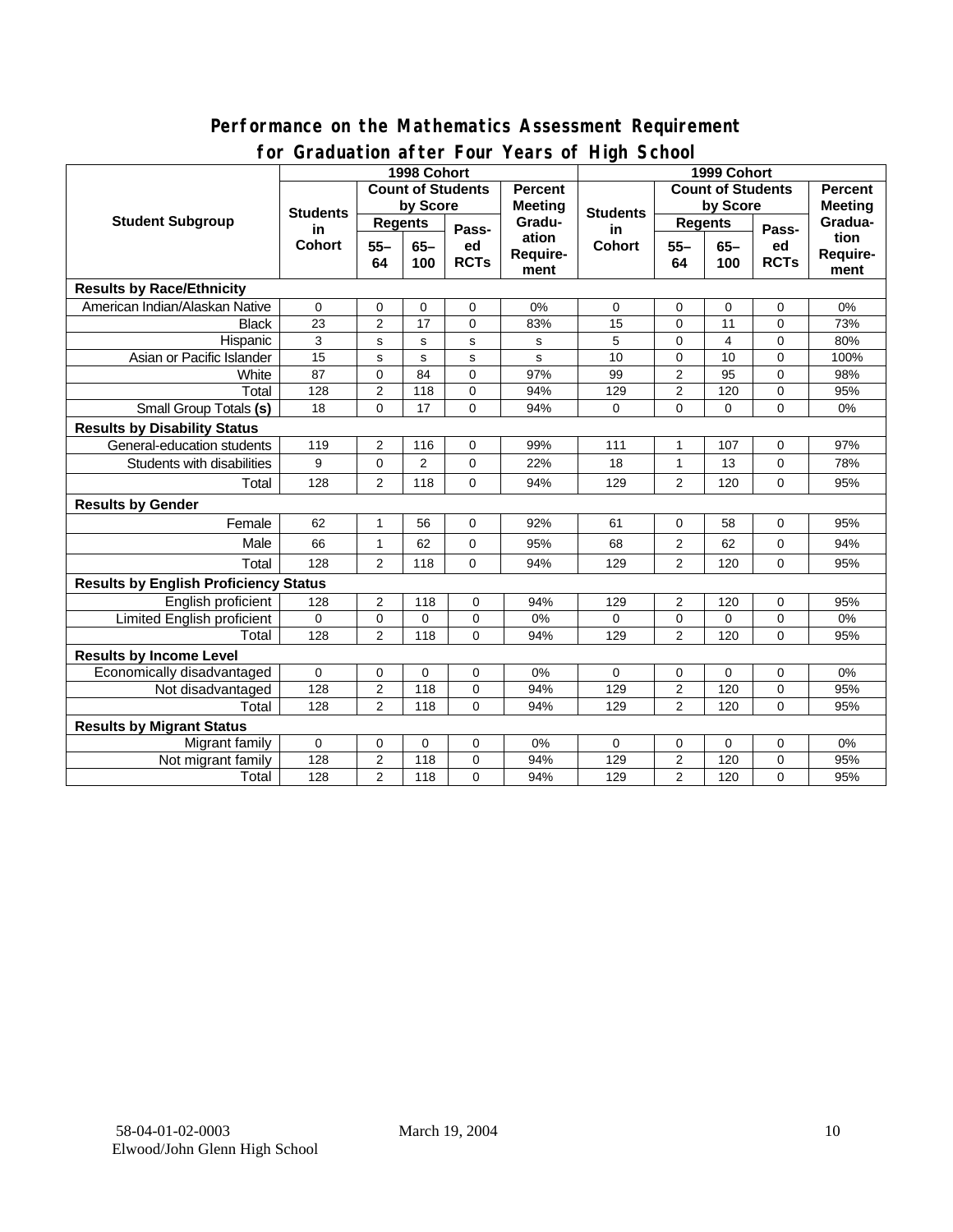### **Cohort Graduation Rates**

Students were counted as graduates in the first two columns of this table if they earned a local diploma with or without a Regents endorsement by June 30<sup>th</sup> of the fourth year after first entering grade 9 and in the second two columns if they earned a local diploma with or without a Regents endorsement by August 31<sup>st</sup> of the fourth year after first entering grade 9. The graduation-rate cohort includes students who transferred to general education development (GED) programs. These students were not counted in the 1998 school accountability cohort for English and mathematics.

|                                              |                                         | 1998 Cohort as of<br>June 30, 2002 | 1998 Cohort as of<br><b>August 31, 2002</b> |                           |  |  |  |  |  |  |
|----------------------------------------------|-----------------------------------------|------------------------------------|---------------------------------------------|---------------------------|--|--|--|--|--|--|
| <b>Student Subgroup</b>                      | <b>Graduation</b><br><b>Rate Cohort</b> | <b>Graduation</b><br>Rate          | <b>Graduation</b><br><b>Rate Cohort</b>     | <b>Graduation</b><br>Rate |  |  |  |  |  |  |
| <b>Results by Race/Ethnicity</b>             |                                         |                                    |                                             |                           |  |  |  |  |  |  |
| American Indian/Alaskan Native               | 0                                       | 0%                                 | 0                                           | 0%                        |  |  |  |  |  |  |
| <b>Black</b>                                 | 24                                      | 71%                                | 25                                          | 72%                       |  |  |  |  |  |  |
| Hispanic                                     | 3                                       | s                                  | 3                                           | S                         |  |  |  |  |  |  |
| Asian or Pacific Islander                    | 15                                      | s                                  | 14                                          | s                         |  |  |  |  |  |  |
| White                                        | 87                                      | 99%                                | 90                                          | 99%                       |  |  |  |  |  |  |
| Total                                        | 129                                     | 93%                                | 132                                         | 94%                       |  |  |  |  |  |  |
| Small Group Totals (s)                       | 18                                      | 94%                                | 17                                          | 100%                      |  |  |  |  |  |  |
| <b>Results by Disability Status</b>          |                                         |                                    |                                             |                           |  |  |  |  |  |  |
| General-education students                   | 120                                     | 96%                                | 120                                         | 97%                       |  |  |  |  |  |  |
| Students with disabilities                   | 9                                       | 56%                                | 12                                          | 67%                       |  |  |  |  |  |  |
| Total                                        | 129                                     | 93%                                | 132                                         | 94%                       |  |  |  |  |  |  |
| <b>Results by Gender</b>                     |                                         |                                    |                                             |                           |  |  |  |  |  |  |
| Female                                       | 62                                      | 90%                                | 63                                          | 90%                       |  |  |  |  |  |  |
| Male                                         | 67                                      | 96%                                | 69                                          | 97%                       |  |  |  |  |  |  |
| Total                                        | 129                                     | 93%                                | 132                                         | 94%                       |  |  |  |  |  |  |
| <b>Results by English Proficiency Status</b> |                                         |                                    |                                             |                           |  |  |  |  |  |  |
| English proficient                           | 129                                     | 93%                                | 132                                         | 94%                       |  |  |  |  |  |  |
| Limited English proficient                   | $\mathbf 0$                             | 0%                                 | 0                                           | 0%                        |  |  |  |  |  |  |
| Total                                        | 129                                     | 93%                                | 132                                         | 94%                       |  |  |  |  |  |  |
| <b>Results by Income Level</b>               |                                         |                                    |                                             |                           |  |  |  |  |  |  |
| Economically disadvantaged                   | $\mathbf 0$                             | 0%                                 | $\mathbf 0$                                 | 0%                        |  |  |  |  |  |  |
| Not disadvantaged                            | 129                                     | 93%                                | 132                                         | 94%                       |  |  |  |  |  |  |
| Total                                        | 129                                     | 93%                                | 132                                         | 94%                       |  |  |  |  |  |  |
| <b>Results by Migrant Status</b>             |                                         |                                    |                                             |                           |  |  |  |  |  |  |
| Migrant family                               | 0                                       | 0%                                 | $\Omega$                                    | 0%                        |  |  |  |  |  |  |
| Not migrant family                           | 129                                     | 93%                                | 132                                         | 94%                       |  |  |  |  |  |  |
| Total                                        | 129                                     | 93%                                | 132                                         | 94%                       |  |  |  |  |  |  |